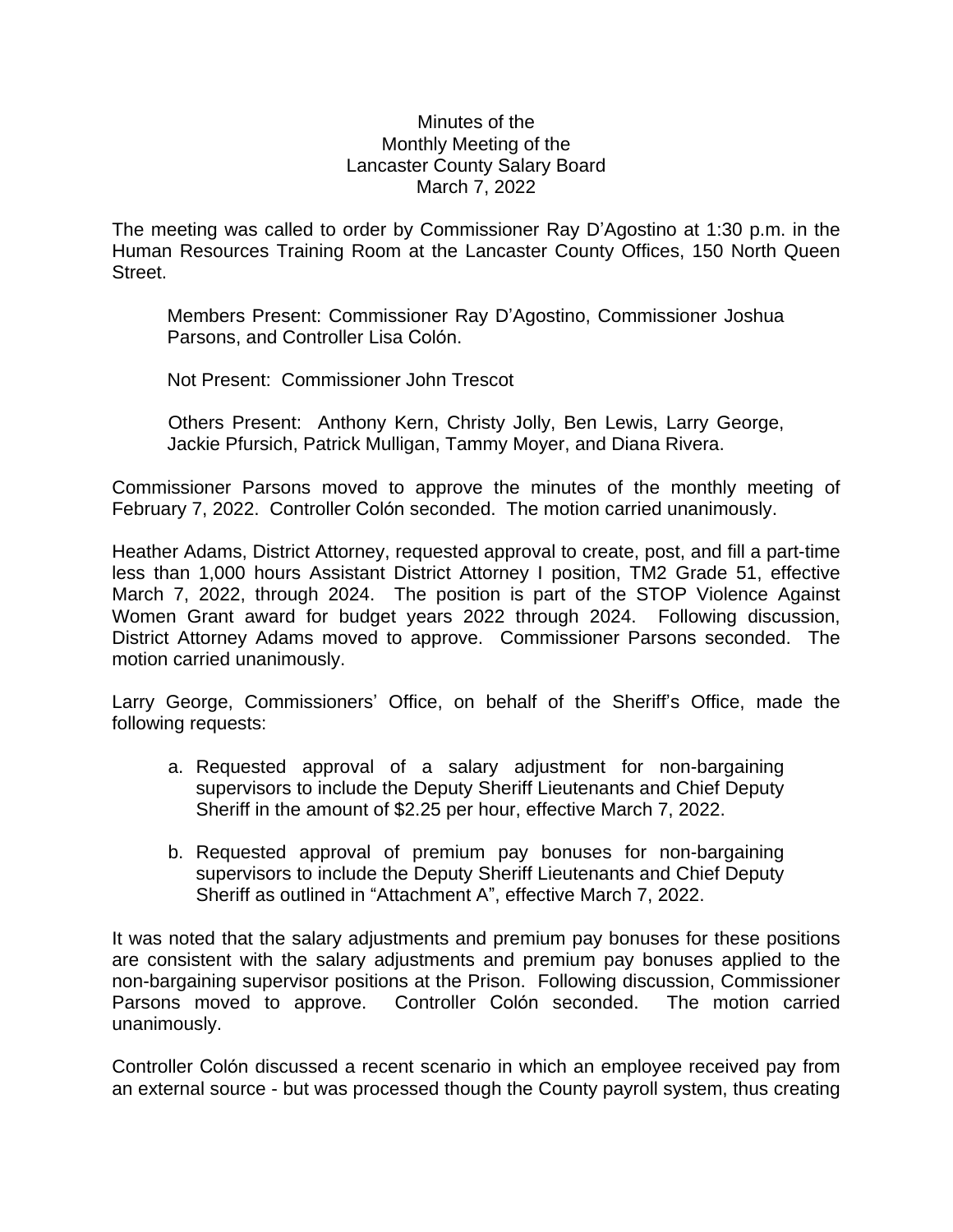Salary Board Minutes March 7, 2022 Page 2

an inflated final average salary for the purposes of the retirement calculation. This led to a higher monthly payout of retirement benefits. While unrelated, yet similar, the payout of large lump sum retirement bonuses has the potential to do the same. Controller Colón wanted the Salary Board to be aware of this.

Tammy Moyer, Commissioners' Office, requested approval for a two-month extension to a temporary 5% salary increase for Employee ID (22849), due to assuming additional duties caused by a vacancy in position (500006), effective February 28, 2022, through May 20, 2022. Following discussion, Commissioner Parsons moved to approve. Controller Colón seconded. The motion carried unanimously.

Lon Wible, Office of Aging, requested approval to increase the Protective Service after hours on-call flat rate from \$150/week to \$400/week for protective service workers and from \$100/week to \$400/week for protective service supervisors. Protective service workers will continue to receive their hourly rate up to 40 hours per week and time and a half over 40 hours worked. Workers and supervisors will also continue to receive the \$30 differential for each holiday. Following discussion, Commissioner Parsons moved to approve. Controller Colón seconded. The motion carried unanimously.

Jacquelyn Pfursich, Solicitor's Office, made the following requests:

- a. Requested approval to hire applicant (79937) above the start rate for Legal Secretary (504716), Grade N17, at an annual starting salary of \$37,966.50, effective March 7, 2022. The minimum/maximum for the position is \$31,902.00/\$53,157.00.
- b. Requested approval to hire applicant (79924) above the start rate for Assistant County Solicitor CYA Lead, position (504501), Grade E23, at an annual starting salary of \$84,123.00, effective March 7, 2022. The minimum/maximum for the position is \$63,082.50/\$105,144.00.

Following discussion, Commissioner Parsons moved to approve. Controller Colón seconded. The motion carried unanimously.

Christy Jolly provided the 2022 Exceptional Review Allocation Usage YTD Report, Employee Referral Bonus Report, and the list of Positions Vacant for Greater than One Year.

Controller Colón clarified that her earlier discussion related to premium pay bonuses, was regarding non-union employees. She stated that she did not know what was in the contract language and the requirements for union employees to receive bonuses at the time the contracts were approved, as that was prior to her tenure.